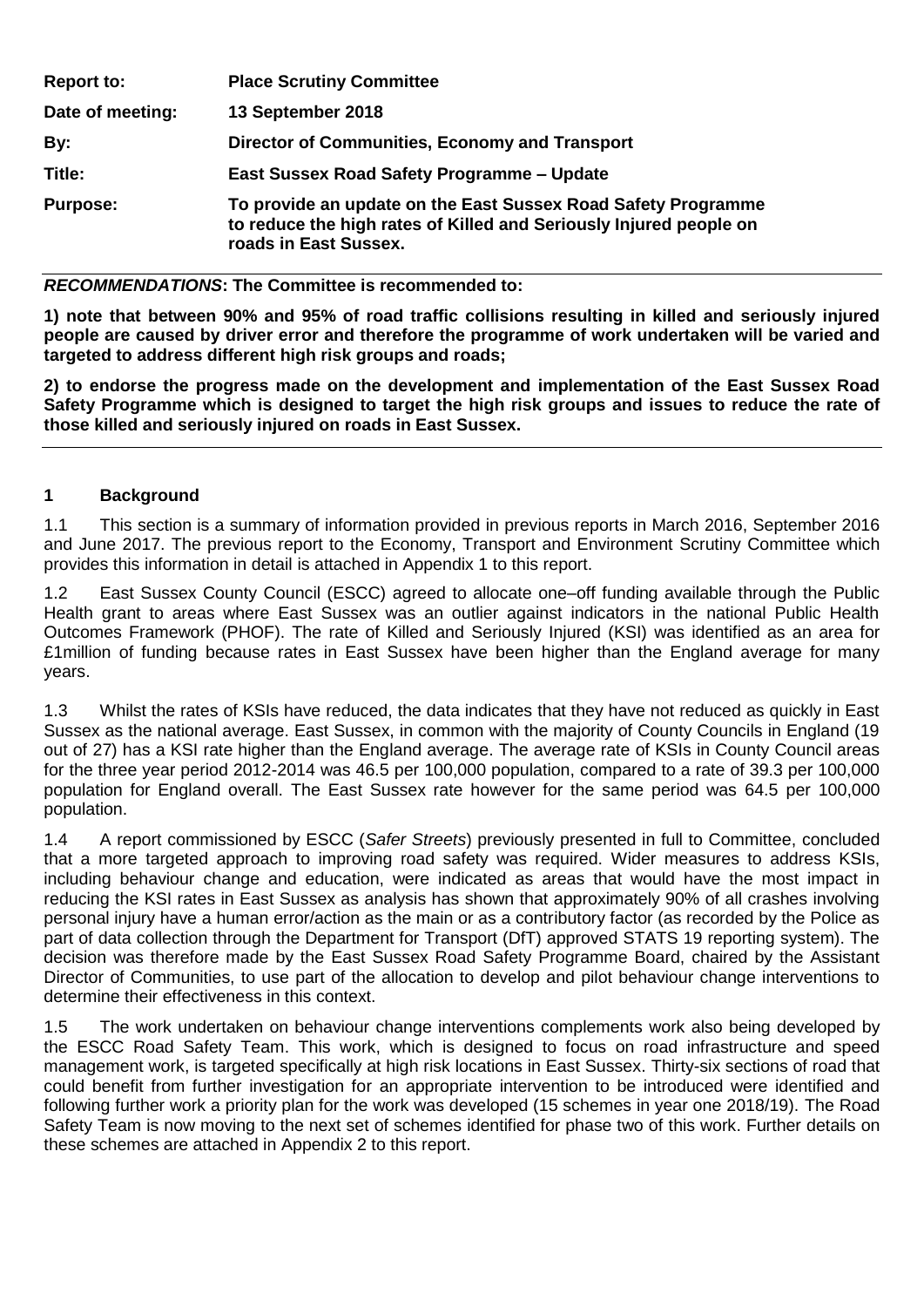# 2 **Supporting information**

2.1 East Sussex Road Safety Programme Targets – One way in which we can better assess the success of our road safety work is through the success/outcome criteria set for both aspects of the Road Safety Programme, the behaviour change work and the speed management /road infrastructure element. Each of the projects within this programme will have their own outcome criteria set and will be assessed for interim outcomes during Summer 2019 and final outcomes by Spring 2020.

2.1.1 Whilst we cannot measure actual KSI reductions resulting from these projects we can measure elements such as diversion from courts for offences towards speed management courses, reductions in offences such as speeding as indicators of likely future more serious traffic offences, and reductions in rates of re–offending following any initial offence. All of these types of indicators are known to be strong predictors of safer driving behaviours which over time are likely to lead to less KSI collisions.

2.1.2 We will, therefore, measure reductions in rates of re-offending and diversion from court as these have been statistically evidenced as reducing the risk of a subsequent collision. In addition, we know that whilst the application of behavioural insights to other policy areas is likely to be incremental in terms of behaviour change, it is however sustainable and, therefore, over the longer term we can expect to see reduced collisions and reduced KSIs as a result of this work, together with other road safety initiatives.

2.1.3 Targets have been established for key elements of the Road Safety Programme which have been included in the Council Plan. Whilst the evidence base for both the behaviour change work and the selected road infrastructure projects is sound, there are, of course, other factors influencing KSIs, for example economic factors or weather conditions. Behaviour change is, by its very nature, long term and incremental (though sustainable).

2.1.4 For the behaviour change work a target has been set within the Council Plan of reducing detected speeding reoffending rates by between 10 and 20%. Targets have also been established for the social media work which is being delivered by the ESCC Communications Team. This work, which targets the high risk group of young drivers (17-24), aims to engage 15% of the approximate 22,000 people who fit within this category. The evaluation will measure both extent and persistence of engagement leading to a sustained and measurable shift in attitude to reckless driving and risky behaviour. Similarly the road infrastructure work led by the ESCC Road Safety Team will, through the targeted improvements to the physical road layout, deliver evidence based schemes designed to encourage better driver behaviour, increased compliance and correct alignment, reducing risk for all road users. The targets are detailed in Appendix 3 to this report.

2.2 **Progress in the development and implementation of the East Sussex Road Safety Programme** - As advised previously in this report, the decision was made to develop a series of behavioural insights schemes together with focused speed management to address the rate of KSIs in East Sussex.

2.2.1 Behaviour Change and Education This is an important area as evidence tells us that approximately 90% to 95% of KSIs are due to human error. The Behaviour Insights Team (BIT), formerly part of the Cabinet Office (where they were termed the 'nudge unit') were the world's first government institution dedicated to the application of behavioural sciences [\(http://www.behaviouralinsights.co.uk\)](http://www.behaviouralinsights.co.uk/), were commissioned by ESCC to conduct in depth data analysis to confirm the target groups and priority issues to identify any treatable trends. This work was conducted over a three month period with the support of and data provided by the Sussex Safer Roads Partnership (SSRP) and Sussex Police and enabled a far more detailed analysis than had been previously carried out. This identified three key target groups and suggested that these be prioritised as there was strong empirical evidence for focusing attention in these areas. These are young drivers (17-25), motorcyclists, and drivers in relation to vulnerable road users (cyclists /pedestrians). Issues at particularly high risk of contributing to a KSI included reckless driving and inappropriate levels of speed. These target groups and issues are therefore particularly prioritised within the ESCC Road Safety Programme.

2.2.2 A series of suitable behaviour change pilots to be taken forward under this programme of work were proposed, and were agreed based on both the evidence of successful behaviour change schemes elsewhere and the particular high risk factors for East Sussex. Each project was assessed to ensure that it met the following criteria, prior to approval by the Programme Board:

- Evidence based and focused on the identified priority groups and underlying issues
- Amenable to behaviour change interventions
- Affordable within the budget allocated to this aspect of the programme and deliverable with the support of project partners within the timeframe of the programme of work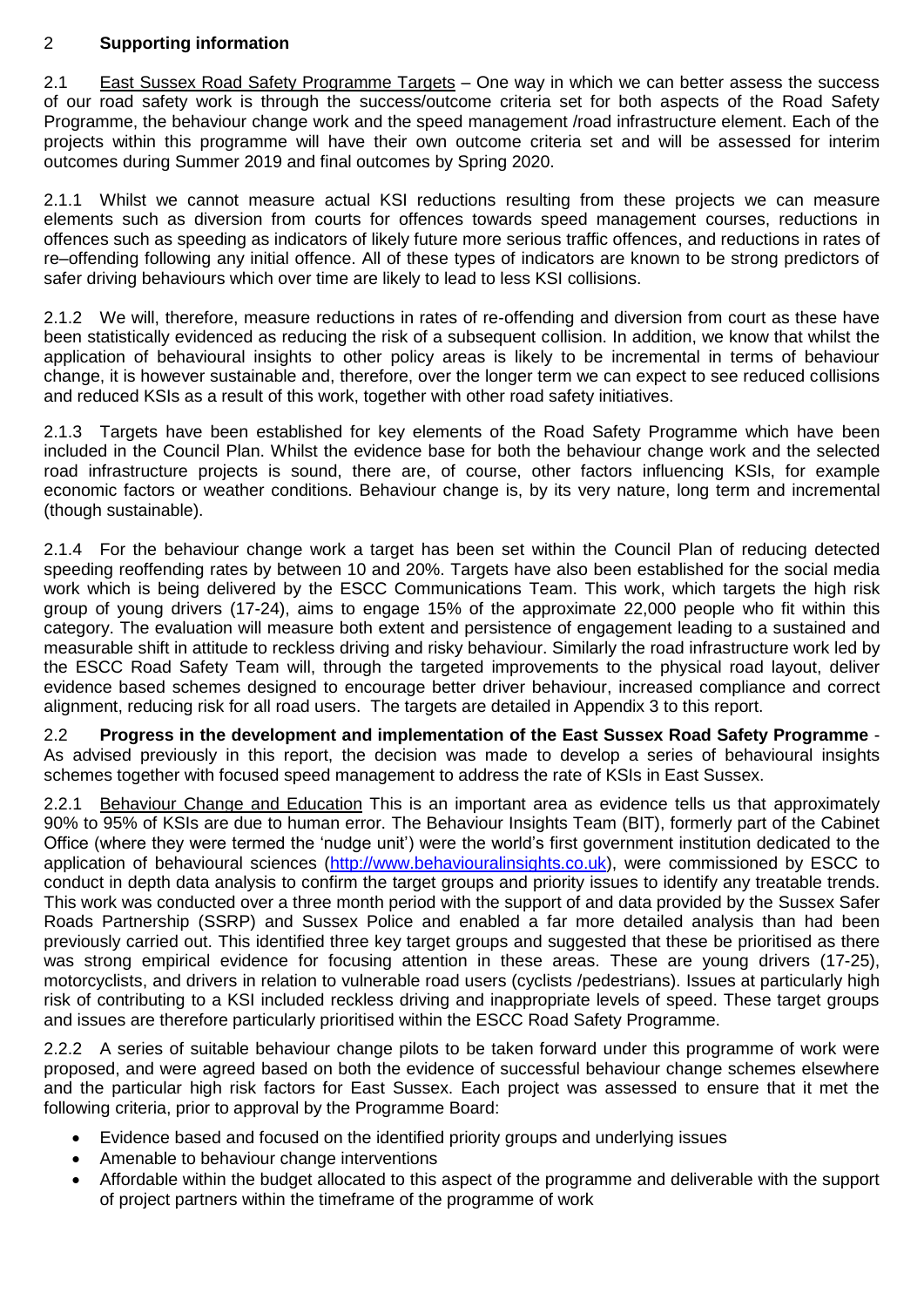Clear outcomes and success criteria, and be able to be evaluated for effectiveness and value for money at project end to enable next steps in this work to be determined.

2.2.3 Following Board approval, it was agreed with the BIT that support will be provided to the following key behaviour change projects which are currently in the implementation stage.

## Notice of Intended Prosecution (NiP)

A traffic offence is a key touch point for influencing a road users subsequent behaviour. This has the potential to be a powerful teachable moment that may prompt the individual to adopt risk-reducing behaviours and may be the last direct point of contact that the authorities have with the road user before they are involved in a collision. This was supported by local data analysis which showed that a significant proportion of collisions were caused by vehicles with at least one prior speeding offence. This project which is being implemented with Sussex Police and partners will test whether targeting drivers following speeding offences improves future driving behaviour and, therefore, reduces the risk of a KSI incident.

A new speeding leaflet (designed using behavioural insights) against the original and a new simplified NiP will be tested in a full Randomised Control Trial (RCT). The trial which aims to reduce speeding reoffending (as a proxy for reduced risk of collisions) and increasing compliance with the penalty (a measure of efficiency) has been carefully designed to maximise the chances of detecting a statistically significant effect on these outcomes. This project will launch in early Autumn 2018 and will run for 6-12 months (exact timeframes to be dependent on sample size for the RCT based on detected number of speeding offences) with a review period at four months.

### Operation Crackdown

Operation Crackdown allows members of the public to report instances of dangerous or anti-social driving, with Sussex Police sending a letter to inform the road user of the report. Repeat reports to Crackdown are currently above 10 percent. In a previous project BIT worked with DVLA to amend letters to those caught driving without road tax and found use of the vehicle image increased payment rates by 20 percent.

Data reported to Operation Crackdown has been analysed and merged with relevant speeding data to determine the relationship between these offences reported to Crackdown and subsequent offending. The letter which is sent out as a result of speeding reports to Crackdown has been amended by BIT based on behavioural insights and is being tested to assess whether this reduces the likelihood of subsequent detectable offences likely to lead to risk of collisions and KSIs. Using traditional 'treatment and control' samples a full Randomised Controlled Trial will be conducted for this project. The project is expected to launch in late Autumn 2018 and will run for 12 months

### 'Anniversary' Project

It is likely that some drivers will have an aspiration to change their behaviour following a speeding offence or minor collision, but this does not always persist. Currently re-detected rates for speeding are around 8 percent within 12 months with the majority (7.7%) occurring at the 9-12 month mark. This is longest to a re-offence for those who have attended a speed awareness course and shortest for those who have been prosecuted. This trial, currently in development and expected to launch in late Autumn 2018 will test whether there is a positive effect (reduction in detected re-offending) when people are reminded of their offence and commitment to drive more safely at the 6 month anniversary of their initial offence. The trial will also determine which methods and messages reminding them of this commitment are most effective, i.e. text message, letter, email, telephone call etc.

 ESCC Communications and Road Safety Teams are leading on the social media project which aims to promote safer driving among young drivers; in particular young males aged 17-24 who are three times more likely to be involved in a KSI than other age groups. This includes online campaigns and the development of materials designed to specifically engage with this group, particularly young males who are resistant to road safety information. This work is being delivered with the support of an external creative agency who are testing the effectiveness of different styles, tones, approaches and channels for the initial phase of work which is currently taking place. A second phase of campaigning will be implemented based on this evidence, designed to encourage young male drivers to reflect upon and self-monitor their driving behaviours, as studies suggest this is one of the most effective techniques for prompting behaviour change, specifically to reduce reckless driving and risk of serious collision.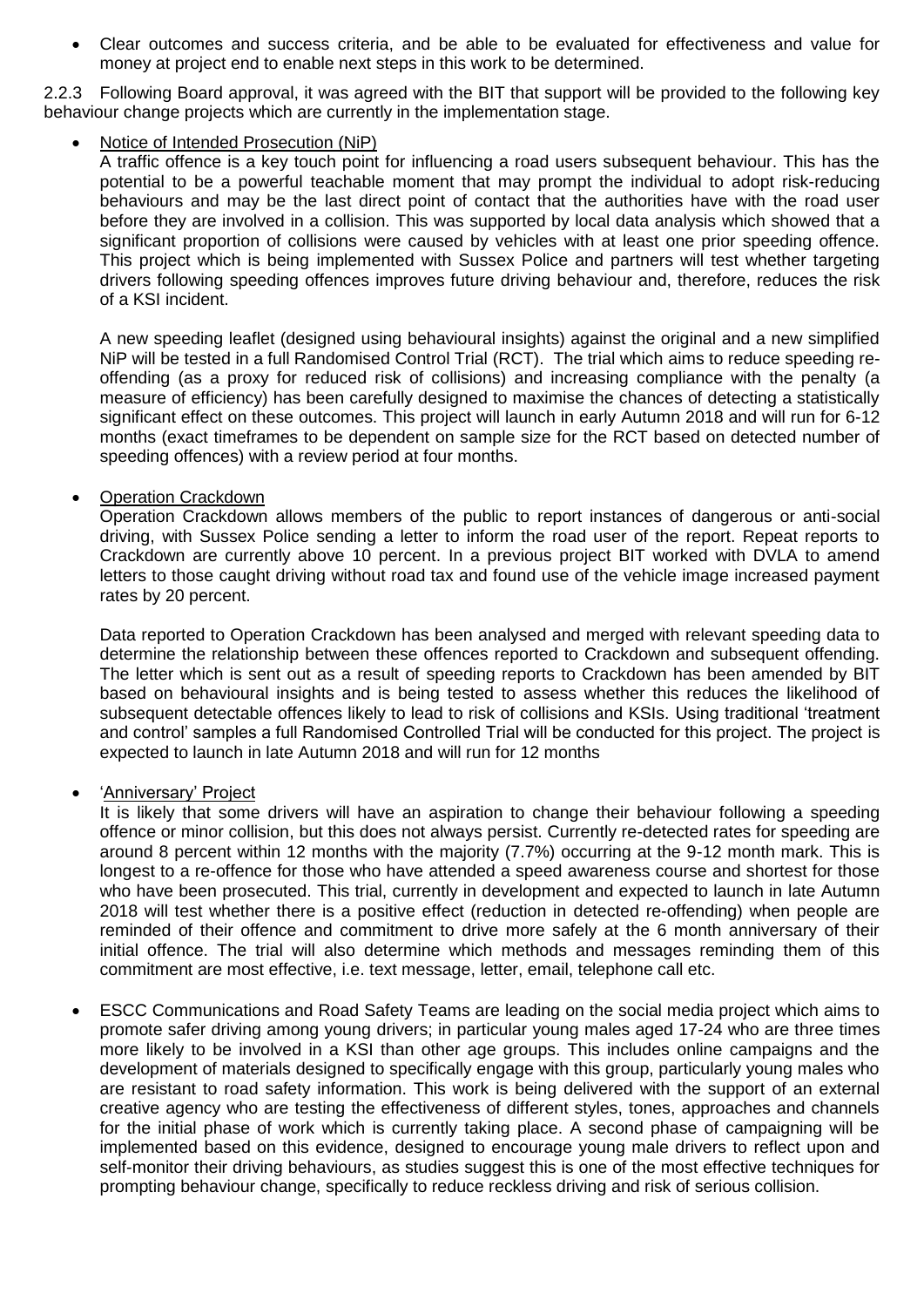2.2.4 In addition to the above projects, BIT will also provide advice to a further piece of work with ESCC and Sussex Police. Annually Sussex Police and partners attend a series of 'biker' events across the county which provide a range of potential opportunities for engaging with this key target group. However this work has not to date been informed by behavioural insights techniques. BIT have attended examples of these events and observed interactions between bikers and Sussex Police, and have developed a list of suggested changes for the police and partners which will be tested and evaluated over events which have yet to take place. The aim of this work is to promote sustained behaviour change and reduce risk amongst this key high risk group who are disproportionately represented in the number of collisions and KSIs.

2.2.5 All of the above projects will be evaluated within the same timeframes enabling an understanding of the success of each element of the programme and the combined impact of delivering these simultaneously. It is anticipated this will not only make a positive contribution to the overall programme of work, but inform the wider work of ESCC and improve the effectiveness of future corporate communications.

2.2.6 Development of speed management schemes - In addition to the behavioural insights projects, which are to be taken forward within this overall programme, work is also taking place to review the high risk locations for collisions and KSIs in East Sussex by the ESCC Road Safety Team. Work has taken place to conduct a range of analysis including speed and road surveys to determine the most effective locations and schemes to improve road safety. A final schedule of works has been developed and will be implemented over the next 2 years. A list of the priority schemes for year one (current year) is attached in Appendix 2 to this report.

It is intended that by delivering evidence based road infrastructure improvements in tandem with the range of behaviour change schemes outlined above will maximise the effectiveness and outcomes from each element of the work.

2.2.7 East Sussex Road Safety Programme delivery. The Programme Board, chaired by the Assistant Director of Communities with Senior Officer representation from the County Council, East Sussex Fire and Rescue Service, Sussex Police and Highways England, meets bi monthly to monitor project delivery. This representation is essential to ensure the programme has links with all partners involved in this area of work.

2.2.8 Financial Analysis – Currently £615,000 has been allocated to the Behaviour Change and Education projects and £332,000 to the Speed Management Schemes. The balance of £53,000 funded the Safer Streets Report.

2.2.9 Project Evaluation and Reporting – It is expected that the programme of work will conclude with a final evaluation during Spring 2020. Initial findings and emerging outcomes will be available from approximately Summer 2019. A final report on the outcomes of both strands of the work, the speed management schemes implemented and the behaviour change work undertaken with the support of project partners will be produced. This anticipated end date is approximate. The exact length of each trial will differ as both start dates and scope of trials will vary to enable a staggered implementation plan and be dependent on the number of offences committed to enable full Randomised Controlled Trials where appropriate. The final evaluation will be supported by expert analysis from the BIT and outcomes will be shared with all project partners pan Sussex.

2.3.10 Whilst it is recognised that the evaluation of behaviour change projects is difficult as behaviour change is incremental and, therefore, requires analysis over a far longer time frame to account for normal statistical fluctuations, the projects have clear means of assessing their impact. Evaluation in this area is necessarily more nuanced as it requires understanding the type of behaviours which are associated with a higher predictive risk of being involved in a KSI, and assessing whether the intervention has decreased these negative behaviours. Seeing a reduction of these behaviours would suggest that, over the longer term, reductions in KSIs will be seen. The BIT will support this aspect of the work. Evidence suggests that positive changes made as a result of similar initiatives are sustained over the long term.

2.3.11 There is growing interest nationally in the opportunities offered by behavioural insights to tackle road safety issues and ESCC is considered a pioneer in this area. Following the end of this project, opportunities will be sought to communicate this work more widely via national meetings and conferences as there is expected to be a great deal of interest from the wider road safety community. We will work with communications leads within ESCC and partner organisations on this aspect to maximise effectiveness and increase the reach of this work.

2.3.12 In addition to the benefits of delivering sustainable long term improvements to road safety and the reduction of risk of subsequent collisions and KSIs, it is expected that this work will inform the long term direction of future ESCC road safety activity. In addition it is likely that this work will inform wider areas of ESCC work and enable more effective use of ESCC social media work in the future.